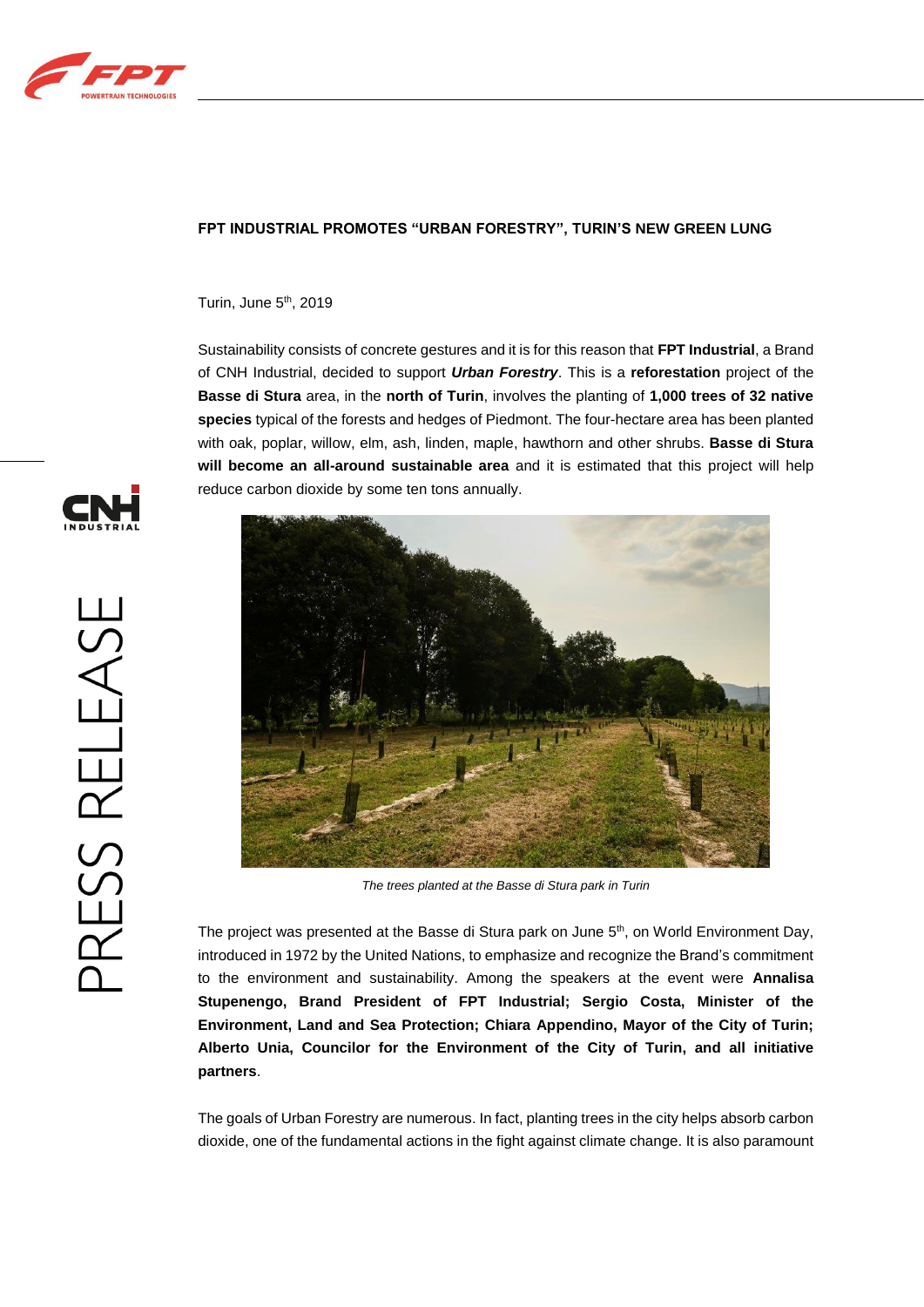

in protecting land, improving the microclimate, air quality and the livability of the city. Yet there is more: sustainability means creating a fun and recreational space for inhabitants as an overall strategy for urban regeneration.



*Alberto Unia, Councilor for the Environment of the City of Turin; Annalisa Stupenengo, Brand President of FPT Industrial; Sergio Costa, Minister of the Environment, Land and Sea Protection; Chiara Appendino, Mayor of the City of Turin; Barbara Azzarà, Metropolitan City Counselor for the Environment; Roberto Ronco, Director for the Environment of the Piedmont Region*

*"We have always had sustainability at heart and we work every day to design and produce engines that increasingly respect the environment, as well as through alternative and innovative propulsion systems. This is why we immediately embraced the Urban Forestry project"*, says **Annalisa Stupenengo**, Brand President of FPT Industrial. *"We wanted to engage in a longterm project, a concrete gesture for the environment, the inhabitants of Turin and for the city itself, with which we have a deep bond. Urban Forestry is one of the many and important activities we have undertaken in this direction."*

Urban Forestry is a team effort between the FPT Industrial Brand, the Turin axles and transmissions plant, FPT Industrial Testing, the **Municipality of Turin**, the **Region of Piedmont** and **IPLA, Institute for Woody Plants and the Environment**, that planted and tended to the trees. On April 1<sup>st</sup>, Alberto Unia, Councilor for the Environment of the City of Turin, and **Alberto Valmaggia, Councilor for the Environment of the Piedmont Region**, signed the memorandum of understanding that triggered the activity. Works at the Basse di Stura park will